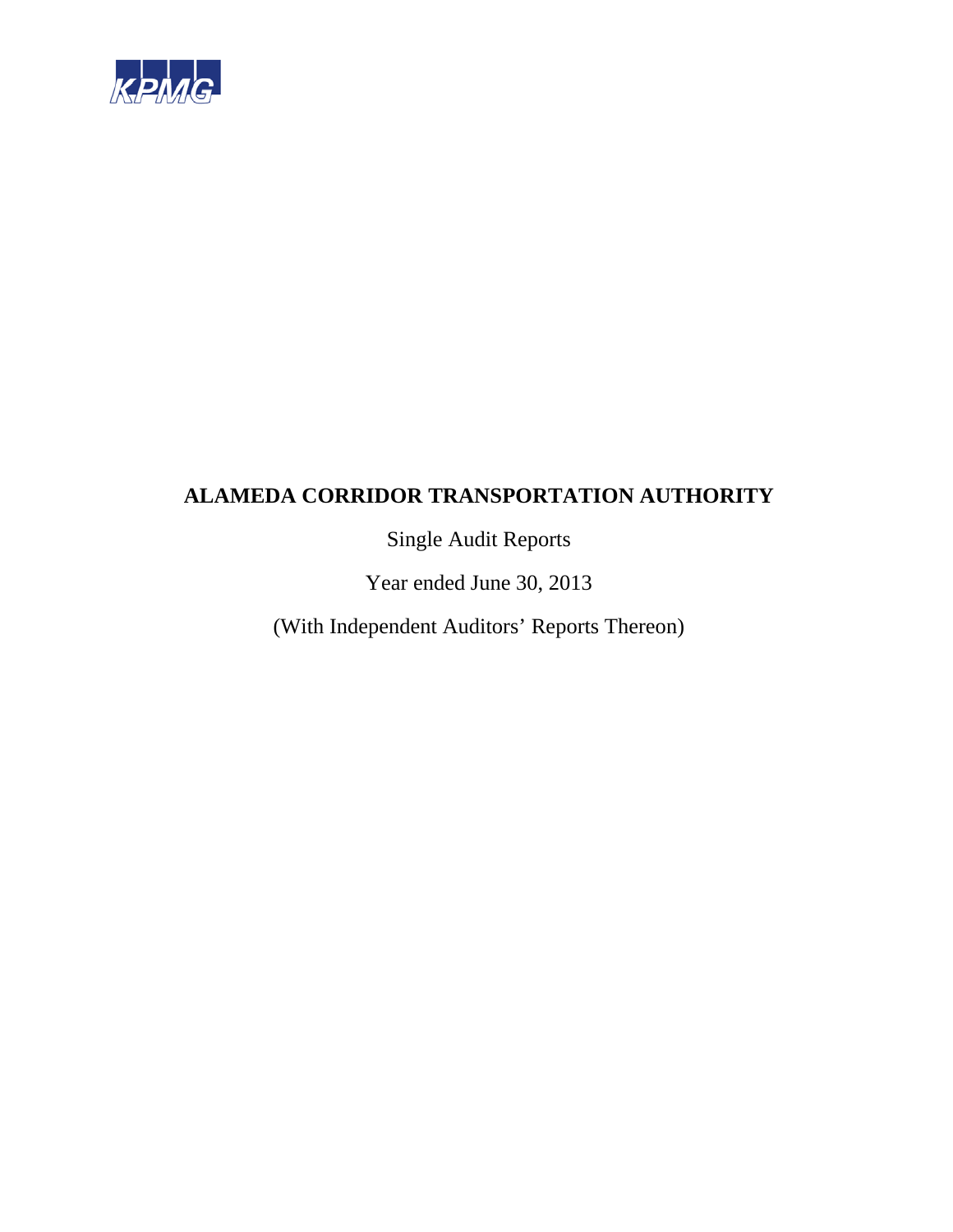## **Table of Contents**

|                                                                                                                                                                                                                                                                   | Page |
|-------------------------------------------------------------------------------------------------------------------------------------------------------------------------------------------------------------------------------------------------------------------|------|
| Independent Auditors' Report on Internal Control over Financial Reporting and on Compliance<br>and Other Matters Based on an Audit of Financial Statements Performed in Accordance with<br><b>Government Auditing Standards</b>                                   |      |
| Independent Auditors' Report on Compliance for Each Major Program; Report on Internal<br>Control over Compliance; and Report on Schedule of Expenditures of Federal Awards<br>Required by OMB Circular A-133, Audits of States, Local Governments, and Non-Profit |      |
| <i><b>Organizations</b></i>                                                                                                                                                                                                                                       | 3    |
| Schedule of Expenditures of Federal Awards                                                                                                                                                                                                                        | 6    |
| Notes to Schedule of Expenditures of Federal Awards                                                                                                                                                                                                               | 7    |
| Schedule of Findings and Questioned Costs                                                                                                                                                                                                                         | 8    |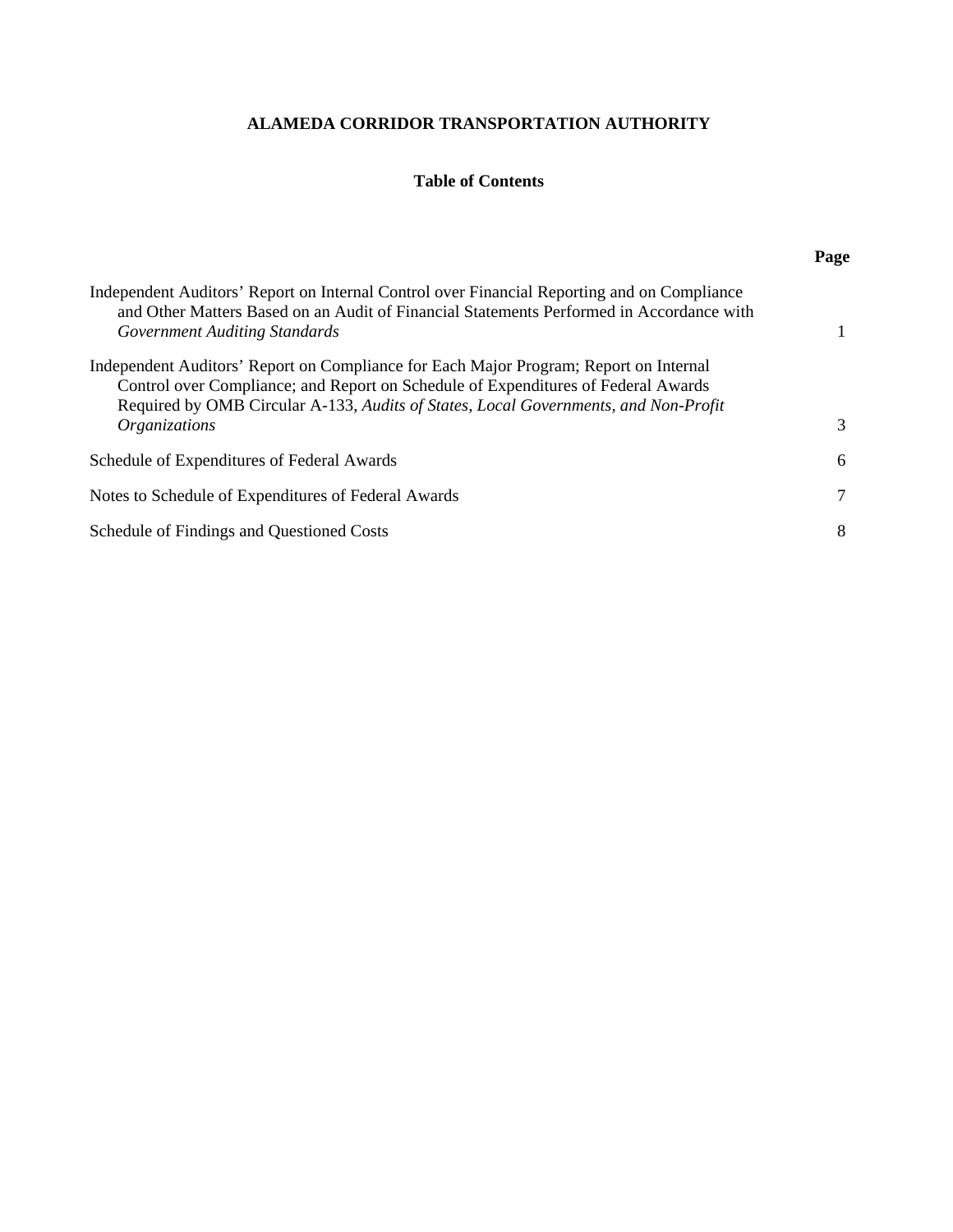

**KPMG LLP**  Suite 2000 355 South Grand Avenue Los Angeles, CA 90071-1568

### **Independent Auditors' Report on Internal Control over Financial Reporting and on Compliance and Other Matters Based on an Audit of Financial Statements Performed in Accordance with**  *Government Auditing Standards*

The Governing Board Alameda Corridor Transportation Authority:

We have audited, in accordance with the auditing standards generally accepted in the United States of America and the standards applicable to financial audits contained in *Government Auditing Standards*, issued by the Comptroller General of the United States, the basic financial statements of Alameda Corridor Transportation Authority (the Authority), which comprise the statement of financial position as of June 30, 2013, and the related statements of activities and cash flows for the year then ended, and the related notes to the basic financial statements, and have issued our report thereon dated October 30, 2013.

#### **Internal Control over Financial Reporting**

In planning and performing our audit of the basic financial statements, we considered the Authority's internal control over financial reporting (internal control) to determine the audit procedures that are appropriate in the circumstances for the purpose of expressing our opinion on the basic financial statements, but not for the purpose of expressing an opinion on the effectiveness of the Authority's internal control. Accordingly, we do not express an opinion on the effectiveness of the Authority's internal control.

A deficiency in internal control exists when the design or operation of a control does not allow management or employees, in the normal course of performing their assigned functions, to prevent, or detect and correct, misstatements on a timely basis. A material weakness is a deficiency, or combination of deficiencies, in internal control, such that there is a reasonable possibility that a material misstatement of the entity's financial statements will not be prevented, or detected and corrected, on a timely basis. A significant deficiency is a deficiency, or combination of deficiencies, in internal control that is less severe than a material weakness, yet important enough to merit attention by those charged with governance.

Our consideration of internal control was for the limited purpose described in the first paragraph of this section and was not designed to identify all deficiencies in internal control that might be material weaknesses or significant deficiencies. Given these limitations, during our audit, we did not identify any deficiencies in internal control that we consider to be material weaknesses. However, material weaknesses may exist that have not been identified.

#### **Compliance and Other Matters**

As part of obtaining reasonable assurance about whether the Authority's basic financial statements are free from material misstatement, we performed tests of its compliance with certain provisions of laws, regulations, contracts, and grant agreements, noncompliance with which could have a direct and material effect on the determination of financial statement amounts. However, providing an opinion on compliance with those provisions was not an objective of our audit, and accordingly, we do not express such an opinion. The results of our tests disclosed no instances of noncompliance or other matters that are required to be reported under *Government Auditing Standards*.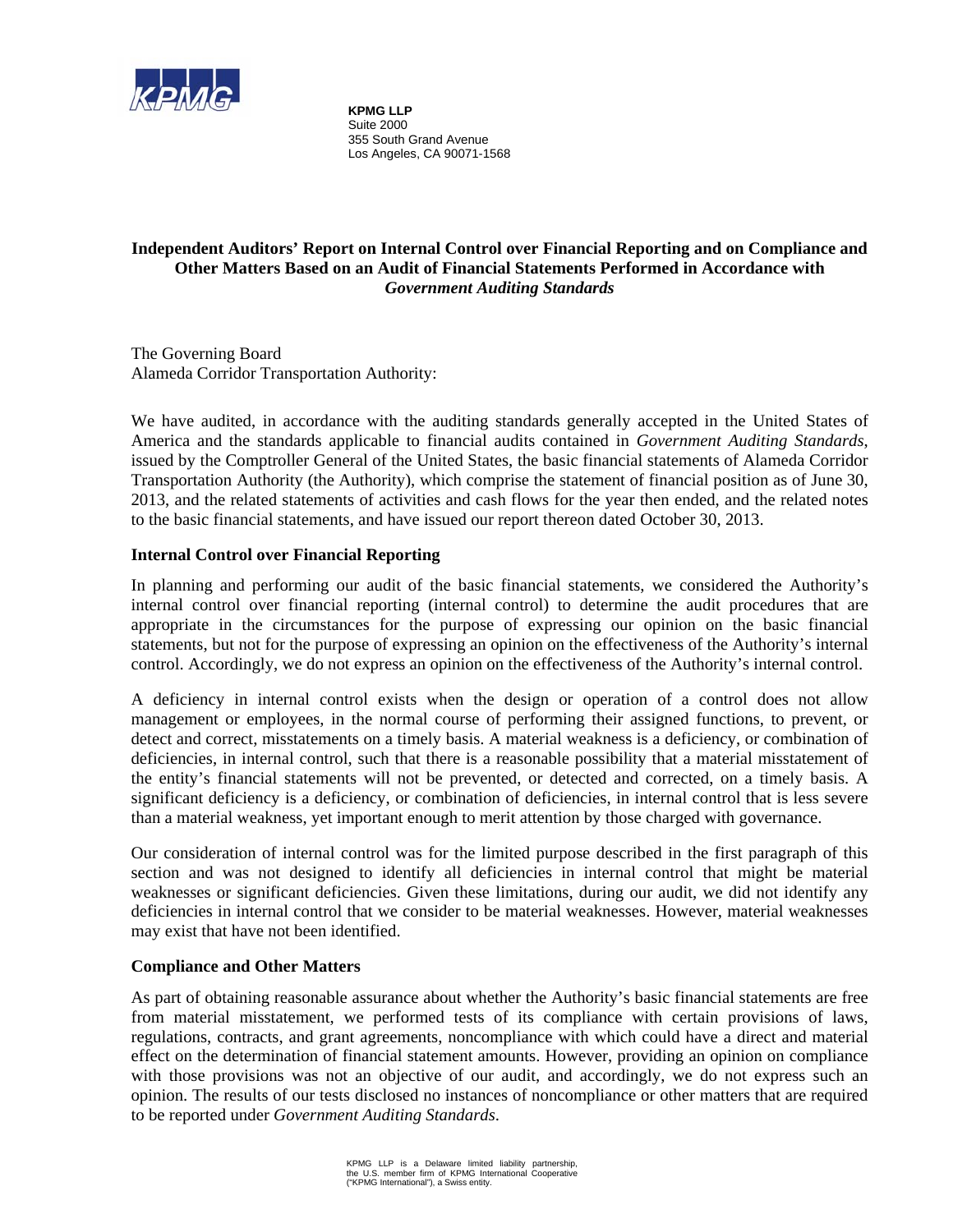

#### **Purpose of this Report**

The purpose of this report is solely to describe the scope of our testing of internal control and compliance and the results of that testing, and not to provide an opinion on the effectiveness of the Authority's internal control or on compliance. This report is an integral part of an audit performed in accordance with *Government Auditing Standards* in considering the Authority's internal control and compliance. Accordingly, this communication is not suitable for any other purpose.

KPMG LLP

October 30, 2013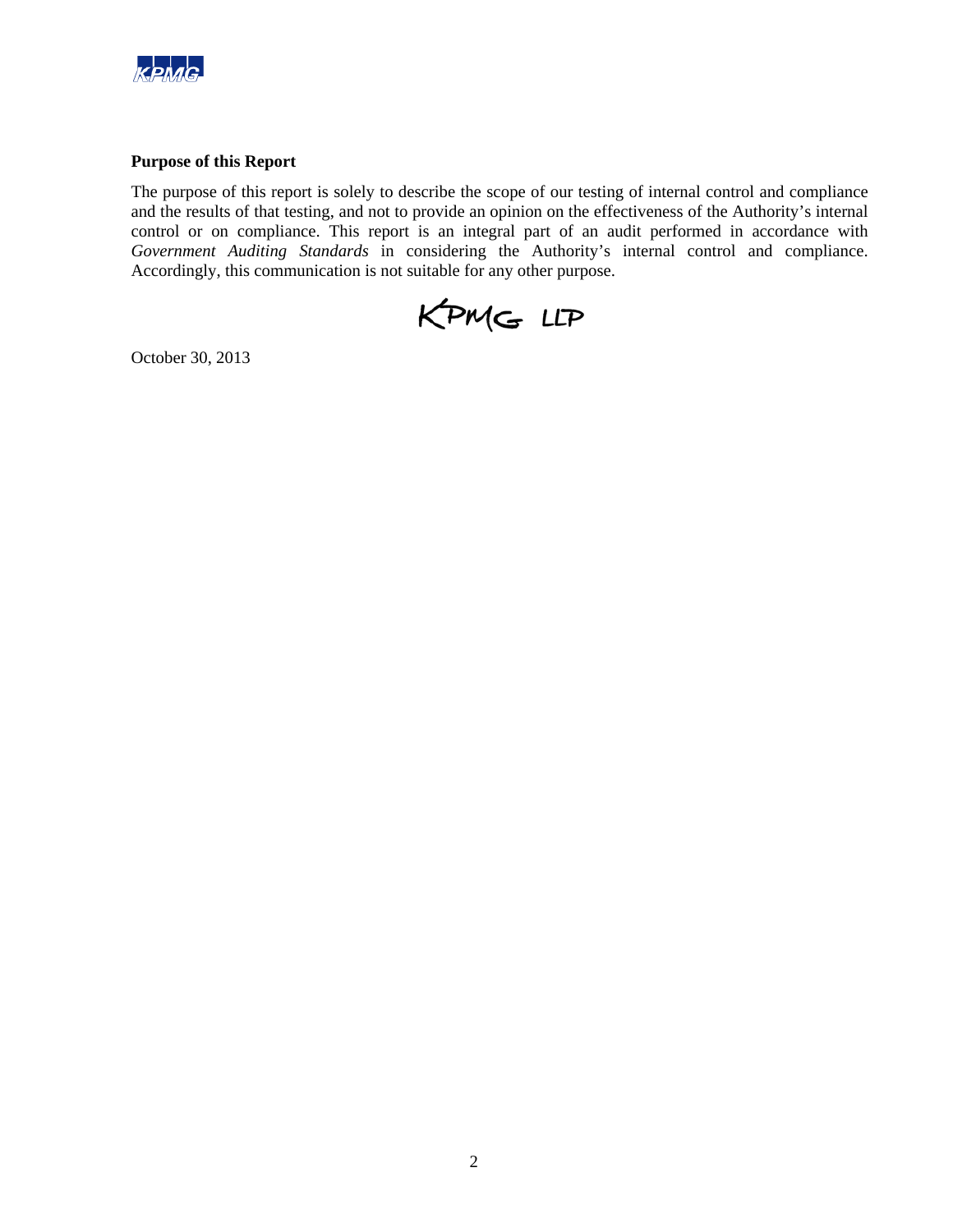

**KPMG LLP**  Suite 2000 355 South Grand Avenue Los Angeles, CA 90071-1568

**Independent Auditors' Report on Compliance for Each Major Program; Report on Internal Control over Compliance; and Report on Schedule of Expenditures of Federal Awards Required by OMB Circular A-133,** *Audits of States, Local Governments, and Non-Profit Organizations*

The Governing Board Alameda Corridor Transportation Authority:

#### **Report on Compliance for Each Major Federal Program**

We have audited Alameda Corridor Transportation Authority's (the Authority) compliance with the types of compliance requirements described in the *OMB Circular A-133 Compliance Supplement* that could have a direct and material effect on the Authority's major federal program for the year ended June 30, 2013. The Authority's major federal program is identified in the summary of auditor's results section of the accompanying schedule of findings and questioned costs.

#### *Management's Responsibility*

Management is responsible for compliance with the requirements of laws, regulations, contracts, and grants applicable to its federal programs.

#### *Auditors' Responsibility*

Our responsibility is to express an opinion on compliance for each of the Authority's major federal programs based on our audit of the types of compliance requirements referred to above. We conducted our audit of compliance in accordance with auditing standards generally accepted in the United States of America; the standards applicable to financial audits contained in *Government Auditing Standards*, issued by the Comptroller General of the United States; and OMB Circular *A-133, Audits of States, Local Governments, and Non-Profit Organizations*. Those standards and OMB Circular A-133 require that we plan and perform the audit to obtain reasonable assurance about whether noncompliance with the types of compliance requirements referred to above that could have a direct and material effect on a major federal program occurred. An audit includes examining, on a test basis, evidence about the Authority's compliance with those requirements and performing such other procedures as we considered necessary in the circumstances.

We believe that our audit provides a reasonable basis for our opinion on compliance for each major federal program. However, our audit does not provide a legal determination of the Authority's compliance.

#### *Opinion on Each Major Federal Program*

In our opinion, Alameda Corridor Transportation Authority complied, in all material respects, with the types of compliance requirements referred to above that could have a direct and material effect on its major federal program for the year ended June 30, 2013.

#### **Report on Internal Control over Compliance**

Management of is responsible for establishing and maintaining effective internal control over compliance with the types of compliance requirements referred to above. In planning and performing our audit of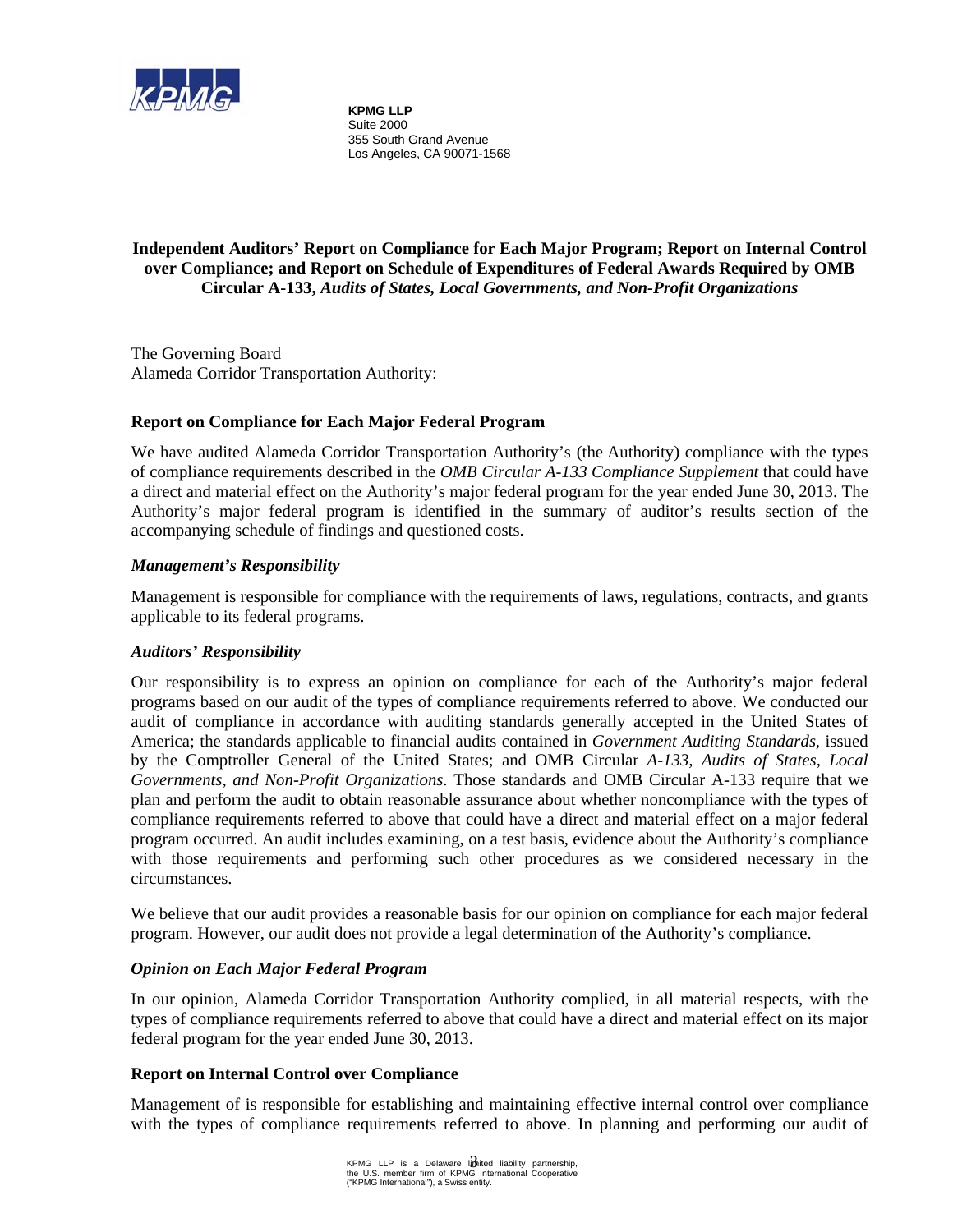

compliance, we considered the Authority's internal control over compliance with the types of requirements that could have a direct and material effect on each major federal program to determine the auditing procedures that are appropriate in the circumstances for the purpose of expressing an opinion on compliance for each major federal program and to test and report on internal control over compliance in accordance with OMB Circular A-133, but not for the purpose of expressing an opinion on the effectiveness of internal control over compliance. Accordingly, we do not express an opinion on the effectiveness of the Authority's internal control over compliance.

A deficiency in internal control over compliance exists when the design or operation of a control over compliance does not allow management or employees, in the normal course of performing their assigned functions, to prevent, or detect and correct, noncompliance with a type of compliance requirement of a federal program on a timely basis. A material weakness in internal control over compliance is a deficiency, or combination of deficiencies, in internal control over compliance, such that there is a reasonable possibility that material noncompliance with a type of compliance requirement of a federal program will not be prevented, or detected and corrected, on a timely basis. A significant deficiency in internal control over compliance is a deficiency, or combination of deficiencies, in internal control over compliance with a type of compliance requirement of a federal program that is less severe than a material weakness in internal control over compliance, yet important enough to merit attention by those charged with governance.

Our consideration of internal control over compliance was for the limited purpose described in the first paragraph of this section and was not designed to identify all deficiencies in internal control over compliance that might be material weaknesses or significant deficiencies and therefore, material weaknesses or significant deficiencies may exist that were not identified. We did not identify any deficiencies in internal control over compliance that we consider to be material weaknesses. However, we identified a deficiency in internal control over compliance, as described in the accompanying schedule of findings and questioned costs as items 2013-001 that we consider to be a significant deficiency.

The Authority's response to the internal control over compliance findings identified in our audit is described in the accompanying schedule of findings and questioned costs. The Authority's response was not subjected to the auditing procedures applied in the audit of compliance and, accordingly, we express no opinion on the response.

The purpose of this report on internal control over compliance is solely to describe the scope of our testing of internal control over compliance and the results of that testing based on the requirements of OMB Circular A-133. Accordingly, this report is not suitable for any other purpose.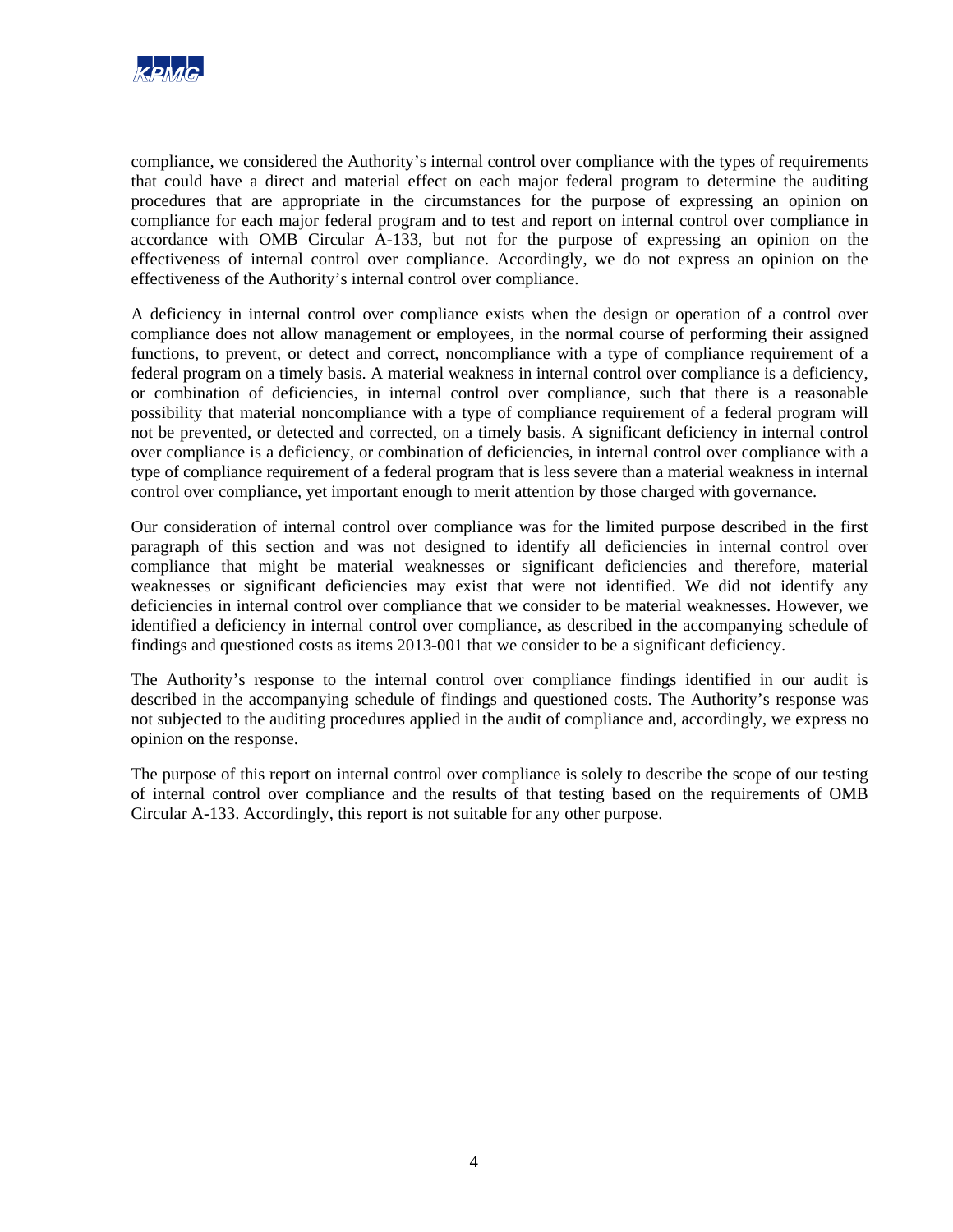

#### **Report on Schedule of Expenditures of Federal Awards Required by OMB Circular A-133**

We have audited the basic financial statements of the Authority as of and for the year ended June 30, 2013, and have issued our report thereon dated October 30, 2013, which contained an unmodified opinion on those financial statements. Our audit was conducted for the purpose of forming an opinion on the financial statements as a whole. The accompanying schedule of expenditures of federal awards is presented for purposes of additional analysis as required by OMB Circular A-133 and is not a required part of the basic financial statements. Such information is the responsibility of management and was derived from and relates directly to the underlying accounting and other records used to prepare the basic financial statements. The information has been subjected to the auditing procedures applied in the audit of the basic financial statements and certain additional procedures, including comparing and reconciling such information directly to the underlying accounting and other records used to prepare the basic financial statements or to the financial statements themselves, and other additional procedures in accordance with auditing standards generally accepted in the United States of America. In our opinion, the schedule of expenditure of federal awards is fairly stated in all material respects in relation to the basic financial statements as a whole.



December 16, 2013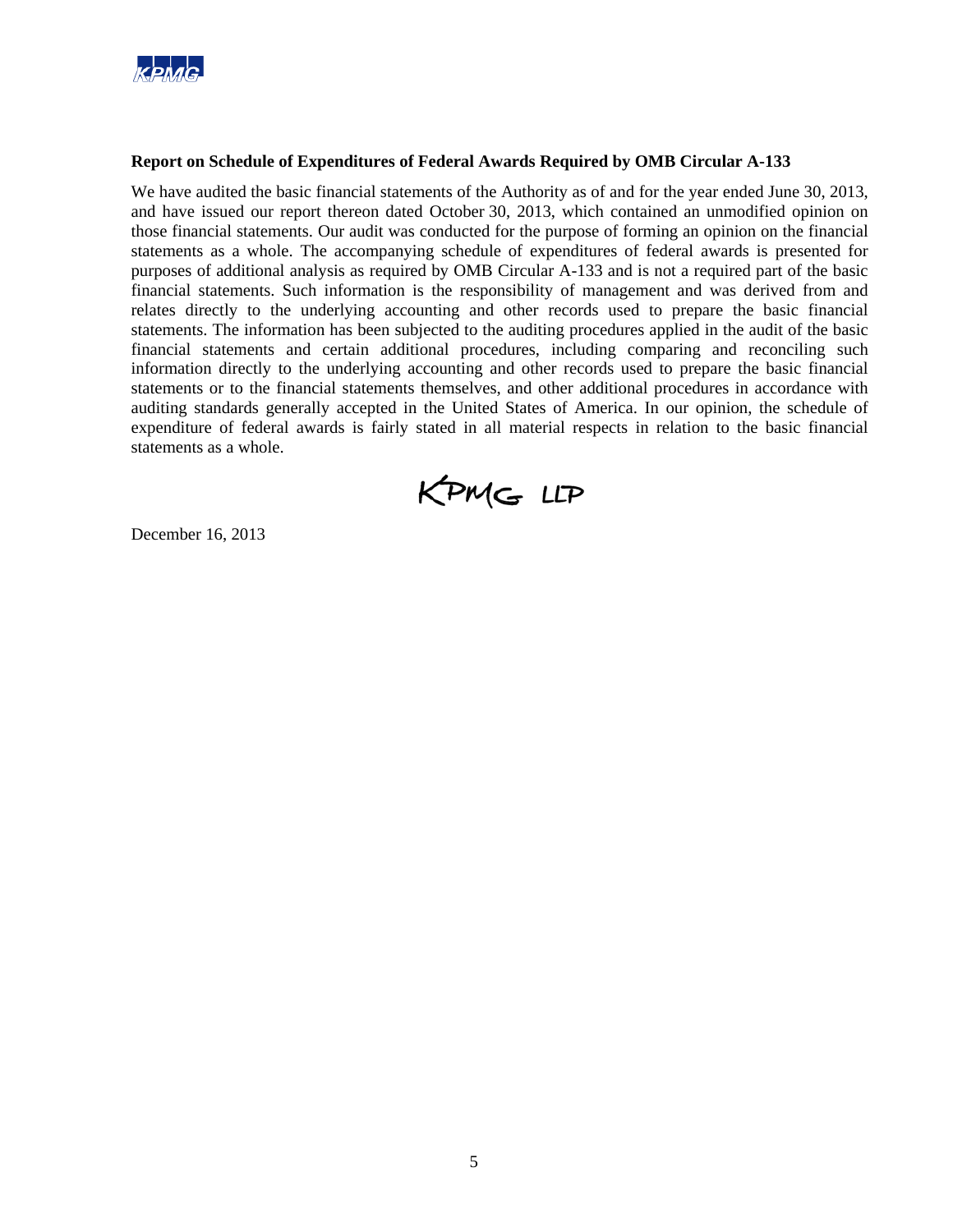Schedule of Expenditures of Federal Awards

Year ended June 30, 2013

| Federal agency/program title                                                            | Catalog of<br>Federal<br><b>Domestic</b><br><b>Assistance</b><br>number | Grant/<br>Cooperative<br>agreement<br>numbers |     | Federal<br>expenditures/<br>disbursements |
|-----------------------------------------------------------------------------------------|-------------------------------------------------------------------------|-----------------------------------------------|-----|-------------------------------------------|
| U.S. Department of Transportation:                                                      |                                                                         |                                               |     |                                           |
| <b>Highway Planning and Construction</b><br>Passed through the California Department of | 20.205                                                                  | $07-6246R$                                    | \$. | 403,587                                   |
| Transportation:                                                                         |                                                                         | $07-4914$ and                                 |     |                                           |
| <b>Highway Planning and Construction</b>                                                | 20.205                                                                  | 07-4872                                       |     | 3,663,993                                 |
| <b>Total Highway Planning and Construction Cluster</b>                                  |                                                                         |                                               |     | 4,067,580                                 |
| Total expenditures of federal awards                                                    |                                                                         |                                               |     | 4,067,580                                 |
|                                                                                         |                                                                         |                                               |     |                                           |

See accompanying notes to schedule of expenditures of federal awards and accompanying Independent Auditors' Report on Compliance for Each Major Program; Report on Internal Control Over Compliance; and Report on Schedule of Expenditures of Federal Awards Required by OMB Circular A-133, *Audits of States, Local Governments, and Non-Profit Organizations.*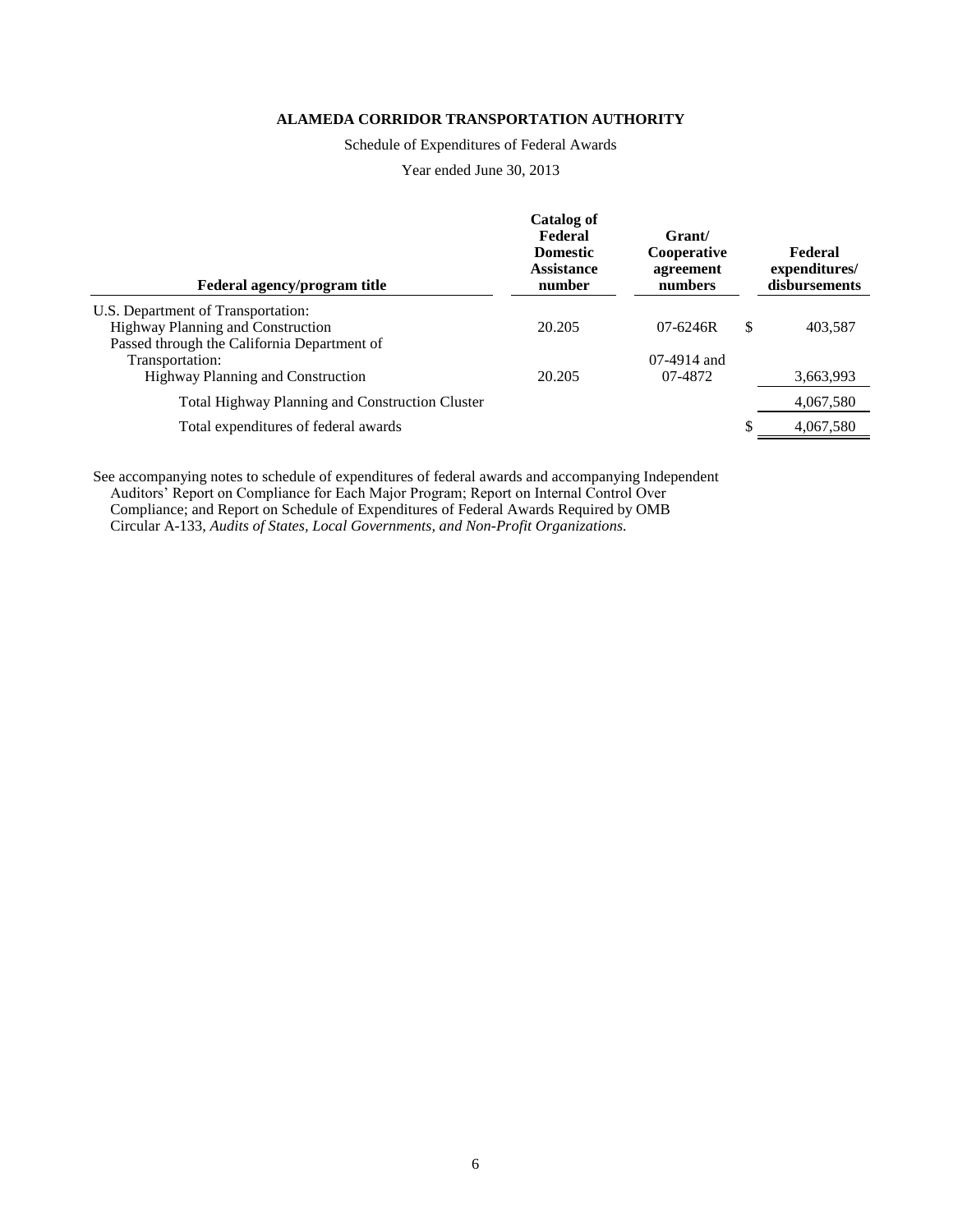Notes to Schedule of Expenditures of Federal Awards

Year ended June 30, 2013

#### **(1) General**

The accompanying schedule of expenditures of federal awards presents the activity of all federal awards programs of the Alameda Corridor Transportation Authority (the Authority).

#### **(2) Basis of Accounting**

The accompanying schedule of expenditures of federal awards is presented using the accrual basis of accounting, which is described in note 2 to the basic financial statements of the Authority as of and for the year ended June 30, 2013.

#### **(3) Relationship to Federal Financial Reports**

Amounts reported in the accompanying schedule of expenditures of federal awards agree with the amounts reported in the related federal financial reports.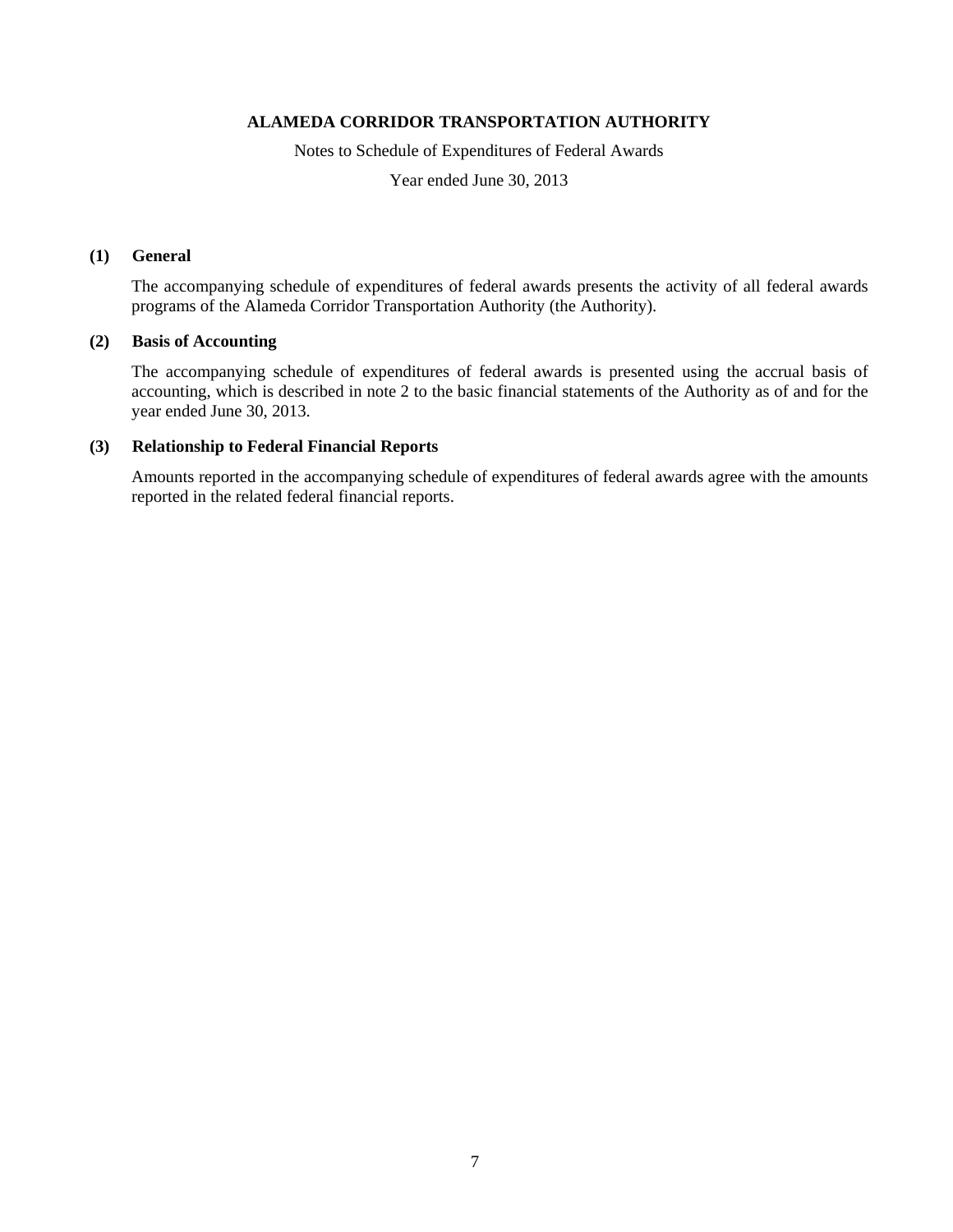Schedule of Findings and Questioned Costs

Year ended June 30, 2013

#### **(1) Summary of Auditors' Results**

#### *Financial Statements*

The type of auditors' report issued on the financial statements: **Unmodified opinion**

Internal control over financial reporting:

- Material weaknesses identified in internal control over financial reporting: **None noted**
- Significant deficiencies identified in internal control over financial reporting that are not considered to be material weaknesses: **None reported**

Noncompliance that is material to the financial statements: **None noted**

#### *Federal Awards*

Internal control over major programs:

- Material weaknesses identified in internal control over major programs: **None noted**
- Significant deficiencies in internal control over major programs that are not considered to be material weaknesses: **2013-001**

The type of auditors' report issued on compliance for the major program: **Unmodified opinion**

Any audit findings that are required to be reported in accordance with Section 510(a) of OMB Circular A-133: **Yes**

Identification of major program:

| <b>CFDA</b> number | Name of federal program                                                        |
|--------------------|--------------------------------------------------------------------------------|
| 20.205             | U.S. Department of Transportation:<br><b>Highway Planning and Construction</b> |
|                    | Cluster                                                                        |

- Dollar threshold used to distinguish between Type A and Type B programs: **\$300,000**
- Auditee qualified as a low-risk auditee under Section 530 of OMB Circular A-133: **Yes**
- **(2) Findings Relating to the Financial Statements Reported in Accordance with** *Government Auditing Standards*

None noted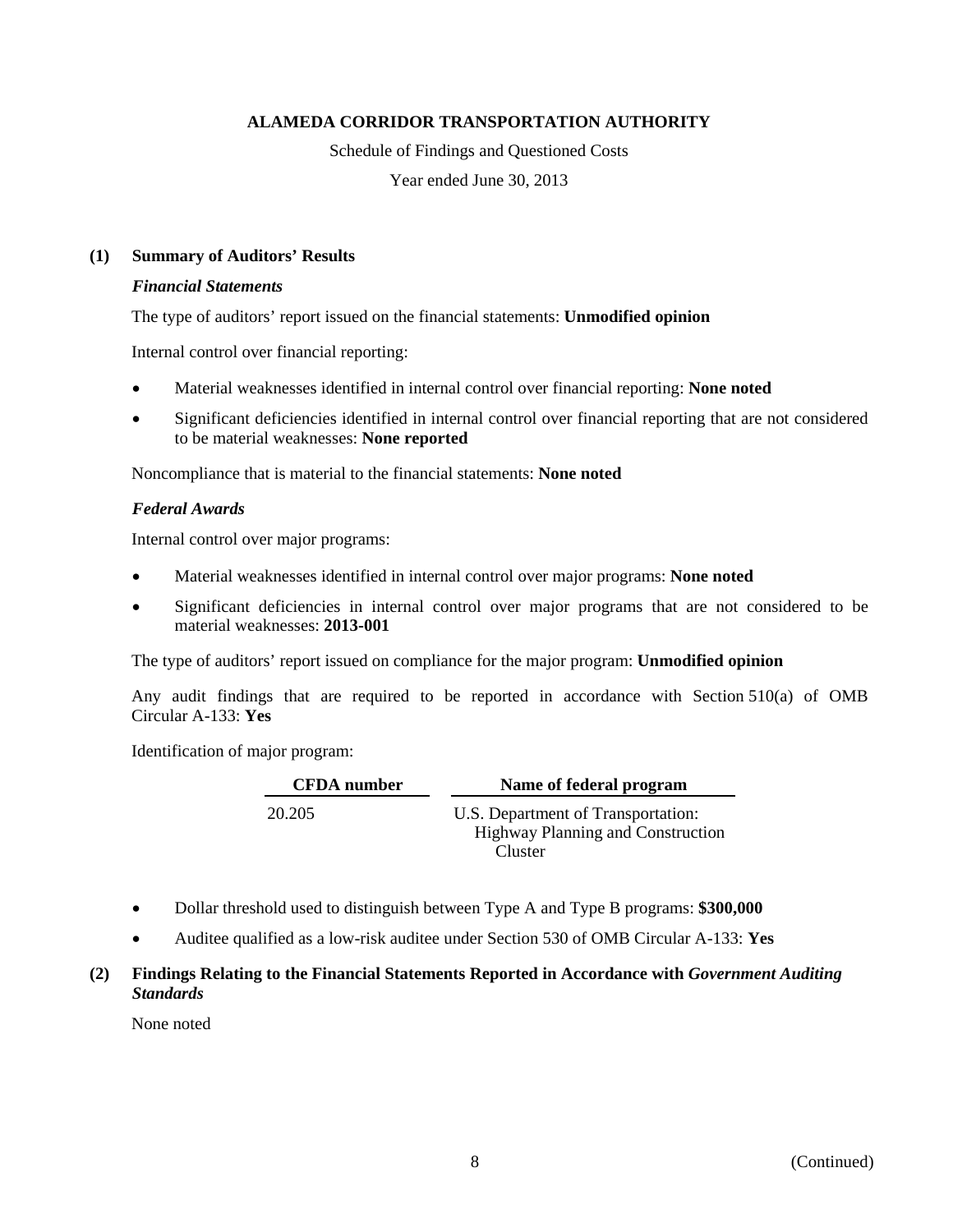Schedule of Findings and Questioned Costs

Year ended June 30, 2013

#### **(3) Findings and Recommendations Relating to Federal Awards**

**2013-001—Procurement and Suspension and Debarment – Suspension and Debarment Certifications** 

*Federal Program Information* 

| <b>Federal Catalog Number:</b> | 20.205                                   |
|--------------------------------|------------------------------------------|
| Federal Program Name:          | <b>Highway Planning and Construction</b> |
| Federal Agency:                | U. S. Department of Transportation       |
| Pass-Through Entity:           | California Department of Transportation  |

*Federal Award Number and Award Year:* 07-6246R, 07-4914 & 07-4872

#### *Criteria*

TITLE 2 – GRANTS AND AGREEMENTS, CHAPTER II – OFFICE OF MANAGEMENT AND BUDGET CIRCULARS AND GUIDANCE, PART 215 – UNIFORM ADMINISTRATIVE REQUIREMENTS FOR GRANTS AND AGREEMENTS WITH Subpart B – Pre-Award Requirements, Section 215.13 Debarment and suspension.

Federal awarding agencies and recipients shall comply with Federal agency regulations implementing E.O.s 12549 and 12689, "Debarment and Suspension.'' Under those regulations, certain parties who are debarred, suspended or otherwise excluded may not be participants or principals in Federal assistance awards and subawards, and in certain contracts under those awards and subawards.

#### *Condition and Context*

In our procedures performed over the Authority's procurement transactions, we selected a sample of expenditures that exceeded the small purchase threshold of \$25,000 and requested the Authority's documentation to support that it either a) obtained a signed certification from the vendor of it and its principals nonsuspension or debarment or b) reviewed the sam.gov website and verified that the vendor and its principals had not been suspended or debarred. The Authority was able to provide documentation to support that it had performed a review of all vendors, however, the Authority was unable to provide documentation that to support a review of the vendors principals for all 9 of the vendors, which is 100% of the population. However, we independently reviewed each vendor principals from our sample on the sam.gov website and did not find any of their names listed.

#### *Questioned Costs*

None

#### *Cause and Effect*

The Authority does not appear to have adequate records retention policies and procedures to ensure that required documentation is retained as required for federal audit purposes.